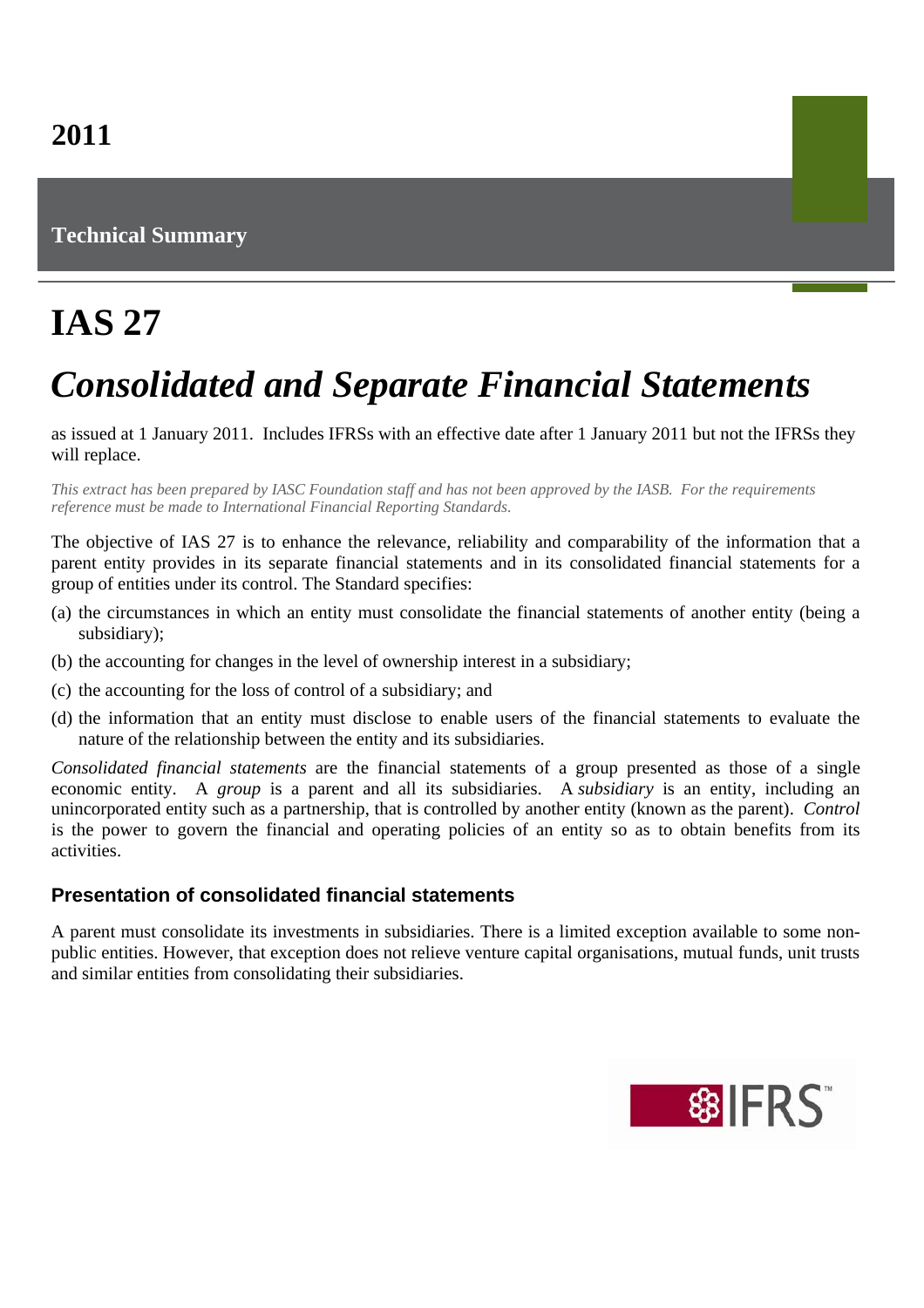## **Consolidation procedures**

A group must use uniform accounting policies for reporting like transactions and other events in similar circumstances. The consequences of transactions, and balances, between entities within the group must be eliminated.

In preparing consolidated financial statements, an entity combines the financial statements of the parent and its subsidiaries line by line by adding together like items of assets, liabilities, equity, income and expenses. In order that the consolidated financial statements present financial information about the group as that of a single economic entity, the following steps are then taken:

- (a) the carrying amount of the parent's investment in each subsidiary and the parent's portion of equity of each subsidiary are eliminated (see IFRS 3, which describes the treatment of any resultant goodwill);
- (b) non-controlling interests in the profit or loss of consolidated subsidiaries for the reporting period are identified; and
- (c) non-controlling interests in the net assets of consolidated subsidiaries are identified separately from the parent's ownership interests in them. Non-controlling interests in the net assets consist of:
	- (i) the amount of those non-controlling interests at the date of the original combination calculated in accordance with IFRS 3; and
	- (ii) the non-controlling interests' share of changes in equity since the date of the combination.

### **Non-controlling interests**

Non-controlling interests must be presented in the consolidated statement of financial position within equity, separately from the equity of the owners of the parent. Total comprehensive income must be attributed to the owners of the parent and to the non-controlling interests even if this results in the non-controlling interests having a deficit balance.

#### **Changes in the ownership interests**

Changes in a parent's ownership interest in a subsidiary that do not result in the loss of control are accounted for within equity.

When an entity loses control of a subsidiary it derecognises the assets and liabilities and related equity components of the former subsidiary. Any gain or loss is recognised in profit or loss. Any investment retained in the former subsidiary is measured at its fair value at the date when control is lost.

## **Separate financial statements**

When an entity elects, or is required by local regulations, to present separate financial statements, investments in subsidiaries, jointly controlled entities and associates must be accounted for at cost or in accordance with IFRS 9 *Financial Instruments*.